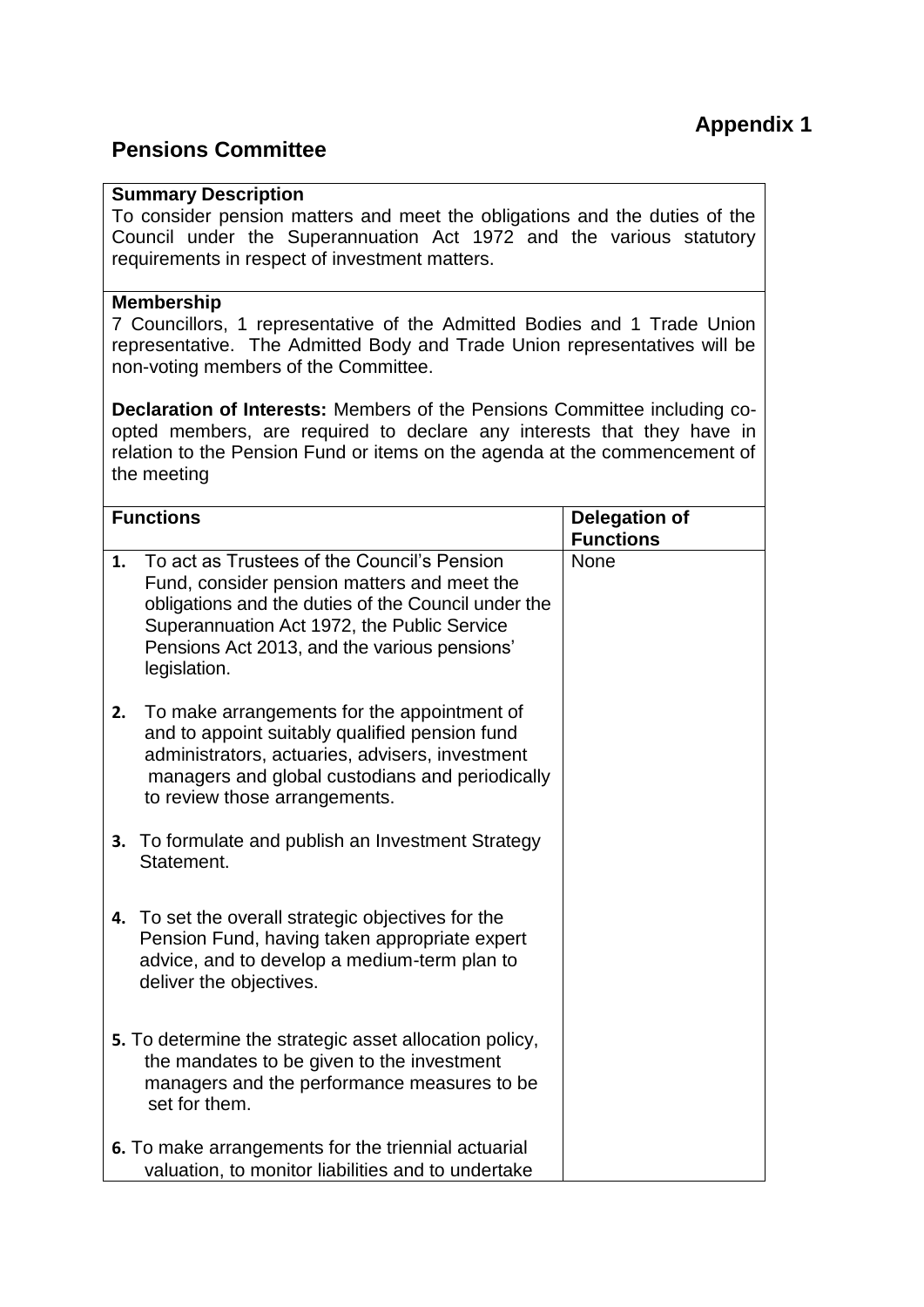| any asset/liability and other relevant studies as<br>required.                                                                                                                                                                                                                                                                                                                |  |  |  |
|-------------------------------------------------------------------------------------------------------------------------------------------------------------------------------------------------------------------------------------------------------------------------------------------------------------------------------------------------------------------------------|--|--|--|
| 7. To monitor the performance and effectiveness of<br>the investment managers and their compliance<br>with the Investment Strategy Statement.                                                                                                                                                                                                                                 |  |  |  |
| 8. To set an annual budget for the operation of the<br>Pension Fund and to monitor income and<br>expenditure against budget.                                                                                                                                                                                                                                                  |  |  |  |
| 9. To receive and approve an Annual Report and<br>accounts on the activities of the Fund prior to<br>publication.                                                                                                                                                                                                                                                             |  |  |  |
| 10. To make arrangements to keep members of the<br>Pension Fund informed of performance and<br>developments relating to the Pension Fund on an<br>annual basis.                                                                                                                                                                                                               |  |  |  |
| 11. To keep the terms of reference under review.                                                                                                                                                                                                                                                                                                                              |  |  |  |
| 12. To determine all matters relating to admission<br>body issues.                                                                                                                                                                                                                                                                                                            |  |  |  |
| 13. To review the Pension Fund's policy and strategy<br>documents on a regular basis and review<br>performance against the Fund's objectives within<br>the business plan including stakeholder<br>communications.                                                                                                                                                             |  |  |  |
| 14. To maintain an overview of pensions training for<br>Members.                                                                                                                                                                                                                                                                                                              |  |  |  |
| 15. To ensure compliance with the LGPS<br>Regulations, Codes of Practice or guidance<br>issued by the Pensions Regulator and the<br>National Scheme advisory Board as they apply to<br>pension benefits and the payment of pensions<br>and their day to day administration and to be<br>responsible for any policy decisions relating to<br>the administration of the scheme. |  |  |  |
| 16. Selection, appointment and termination of<br>external Additional Voluntary Contribution (AVC)<br>providers and reviewing performance.                                                                                                                                                                                                                                     |  |  |  |
| 17. Approve policy on environmental, social and<br>governance considerations, responsible                                                                                                                                                                                                                                                                                     |  |  |  |